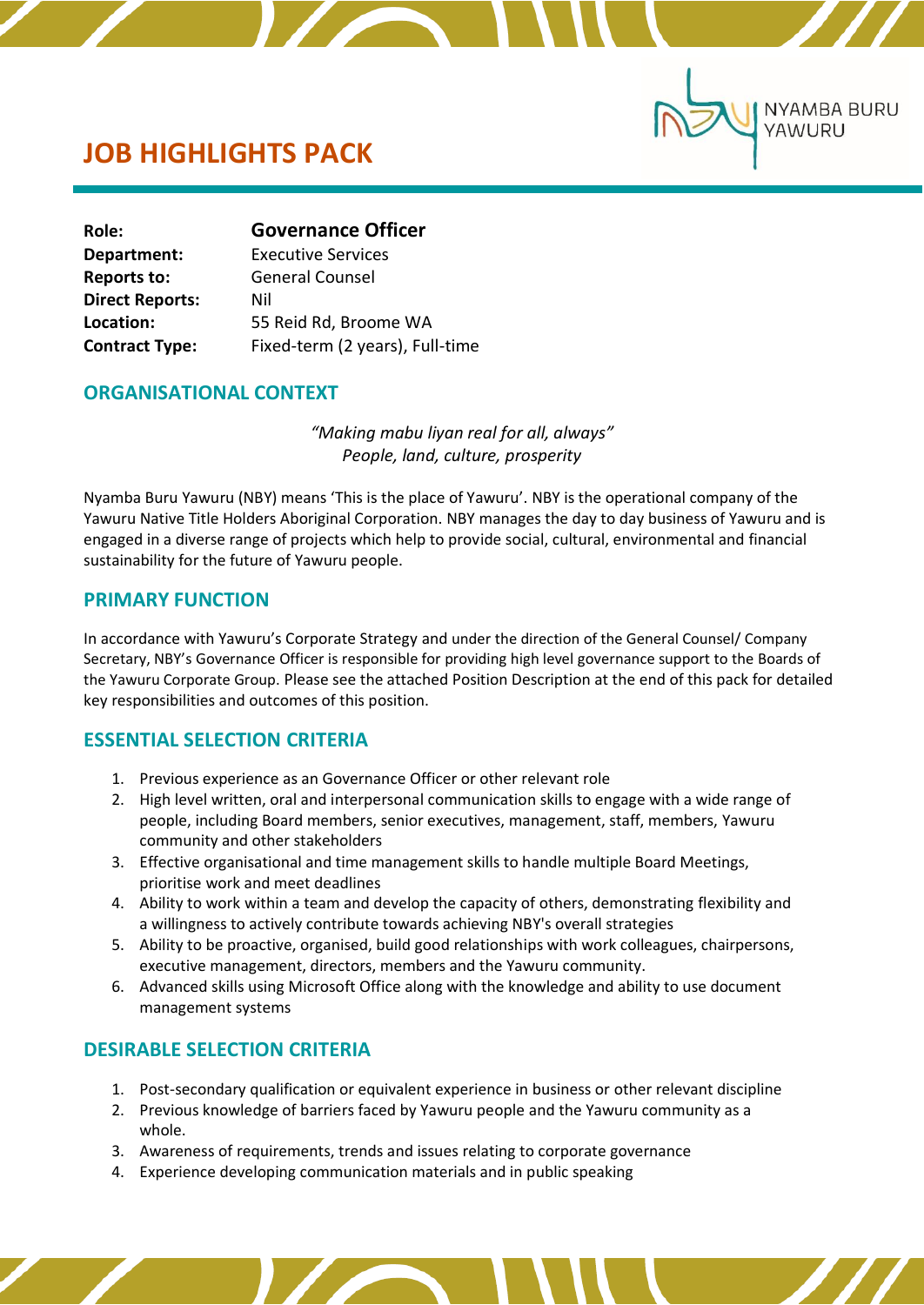

# **BENEFITS OF WORKING FOR NYAMBA BURU YAWURU**



# **LOCATION**

Our office is located in Broome in the Kimberley region of Western Australia. Known for its' pearling history and tourism, Broome is a culturally diverse town, with a tropical climate and stunningly beautiful surrounds.

The permanent population is estimated at 15,857, growing to over 45,000 during the tourist season (May – October).

For more information:

<http://www.yawuru.com/> <http://www.lonelyplanet.com/australia/western-australia/broome> <http://www.visitbroome.com.au/> <http://www.australia.com/en/places/broome.html>

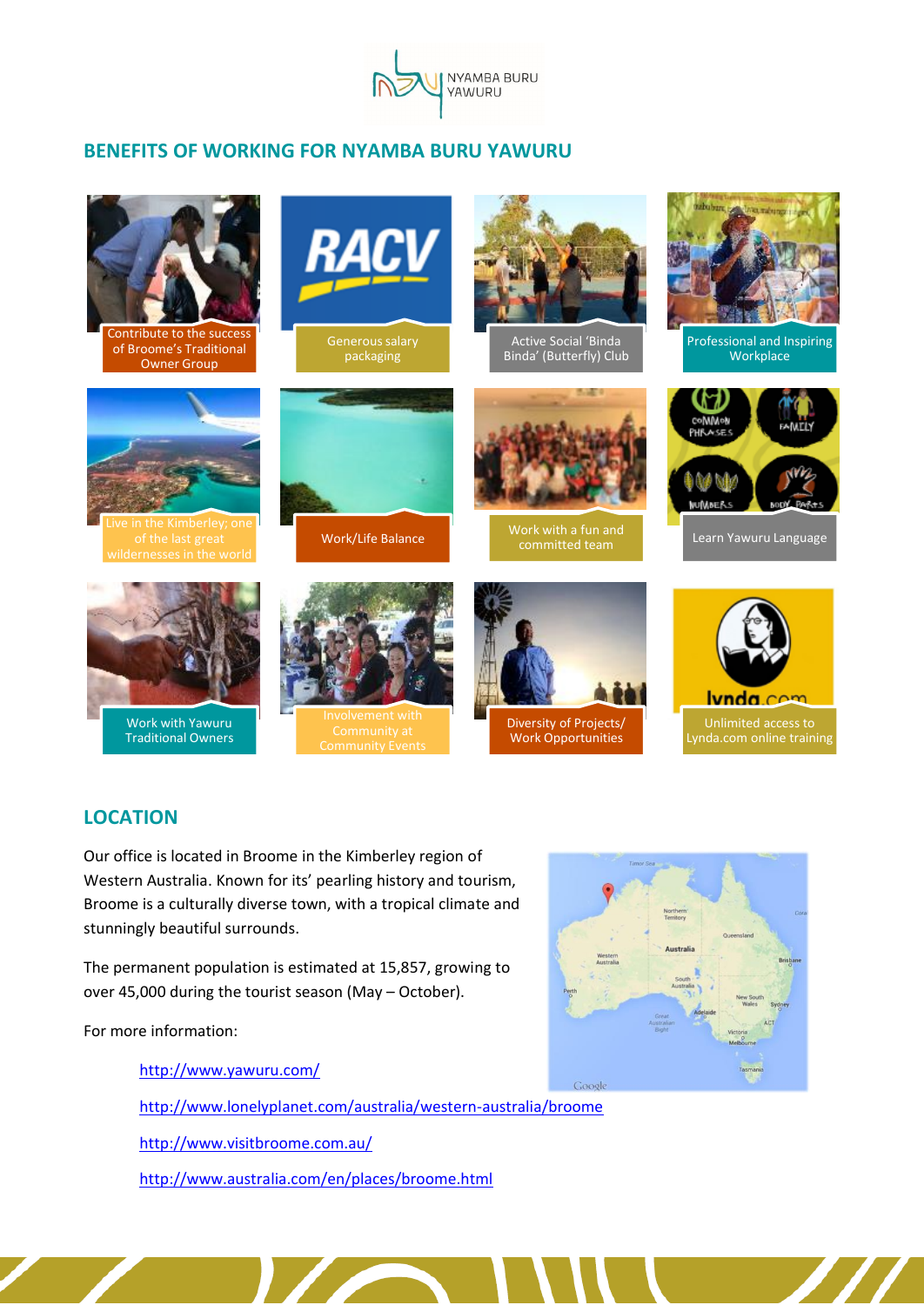

# **APPLICATION PROCESS**

Applications should be sent electronically t[o recruitment@yawuru.org.au](mailto:recruitment@yawuru.org.au) and addressed to:

General Counsel/ Company Secretary Nyamba Buru Yawuru PO Box 425 Broome, WA 6725

Please include the following in your application:

- 1. Completed NBY Application for Employment Form (found on NBY website)
- 2. Cover Letter
- 3. Resume/ CV
- 4. Statements Addressing the Selection Criteria

Should you require further information relating to this position or process, we welcome your call on (08) 9192 9609.

 $\boldsymbol{\mathcal{H}}$ 

Applications for this position close 5pm Friday, 9<sup>th</sup> March 2018.

 $\mathbf{Z}$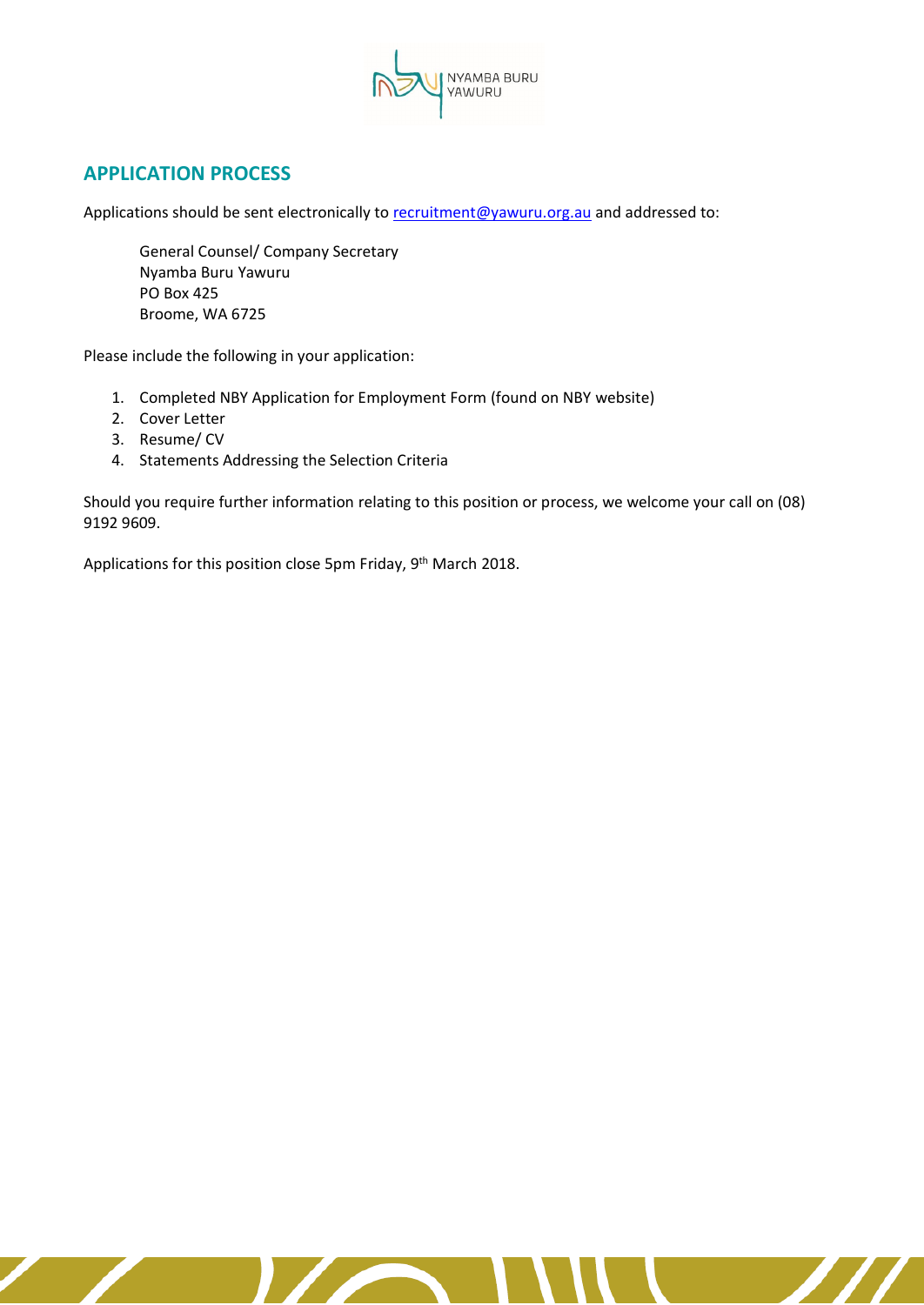

| <b>POSITION</b>                         | <b>LOCATION</b>                  | <b>REPORTING RELATIONSHIP</b>     |  |
|-----------------------------------------|----------------------------------|-----------------------------------|--|
| <b>Governance Officer</b>               | <b>Broome, Western Australia</b> | <b>Reports to General Counsel</b> |  |
| <b>ORGANISATIONAL CONTEXT</b>           |                                  |                                   |  |
| "Making mahu liyan real for all always" |                                  |                                   |  |

*"Making mabu liyan real for all, always" People, land, culture, prosperity*

Nyamba Buru Yawuru (NBY) means 'This is the place of Yawuru'. NBY is the operational company of the Yawuru Native Title Holders Aboriginal Corporation. NBY manages the day to day business of Yawuru and is engaged in a diverse range of projects which helps to provide social, cultural, environmental and financial sustainability for the future of Yawuru people.

#### **PRIMARY FUNCTION**

Under the direction of the General Counsel/ Company Secretary, NBY's Governance Officer is responsible for providing high level governance support to the Boards of the Yawuru Corporate Group.

| LINE MANAGEMENT RESPONSIBILITIES | <b>COMMUNICATIONS AND ENGAGEMENT RESPONSIBILITIES</b>                                                                                                                                                            |
|----------------------------------|------------------------------------------------------------------------------------------------------------------------------------------------------------------------------------------------------------------|
| Nil                              | NBY, PBC and MMY Boards<br>$\bullet$<br>CEO & COO<br>$\bullet$<br><b>General Counsel</b><br>$\bullet$<br>NBY management team<br>Internal NBY colleagues<br>$\bullet$<br>NBY's external stakeholders<br>$\bullet$ |

#### **KEY RESPONSIBILITIES**

#### **LEADERSHIP**

• As an important point of contact for the Boards of the Yawuru Corporate Group, actively set an example for other staff in the organisation by modelling appropriate behaviours in line with NBY's values and code of conduct

#### **GOVERNANCE**

- In collaboration with the General Counsel, develop and maintain internal systems to liaise with Chairpersons, Directors, Executive, Board subcommittees, members and third parties as required in order to coordinate Board meetings and other Board activities
- Develop and maintain internal systems to ensure smooth governance processes
- Prepare agendas and distribute Board papers and associated documentation for Board meetings and sub-committee meetings within set timeframes
- Record and distribute minutes of Board meetings and other meetings and communicate resolutions for action, and record follow up actions as required
- Develop and maintain systems to manage records such as meeting minutes, emails, mail, reports, and files, in line with NBY's records management policies and processes
- In consultation with the General Counsel and executive team, attend to execution of corporate compliance activities, including coordination of the annual general meeting of the Yawuru PBC, Murra Mala Yawuru Pty Ltd and Nyamba Buru Yawuru Ltd, compliance reporting to ASIC, ACNC and ORIC
- Provide high levels of customer service to the Boards, ensuring all verbal and written enquiries and correspondences are acknowledged and actioned in a professional and timely manner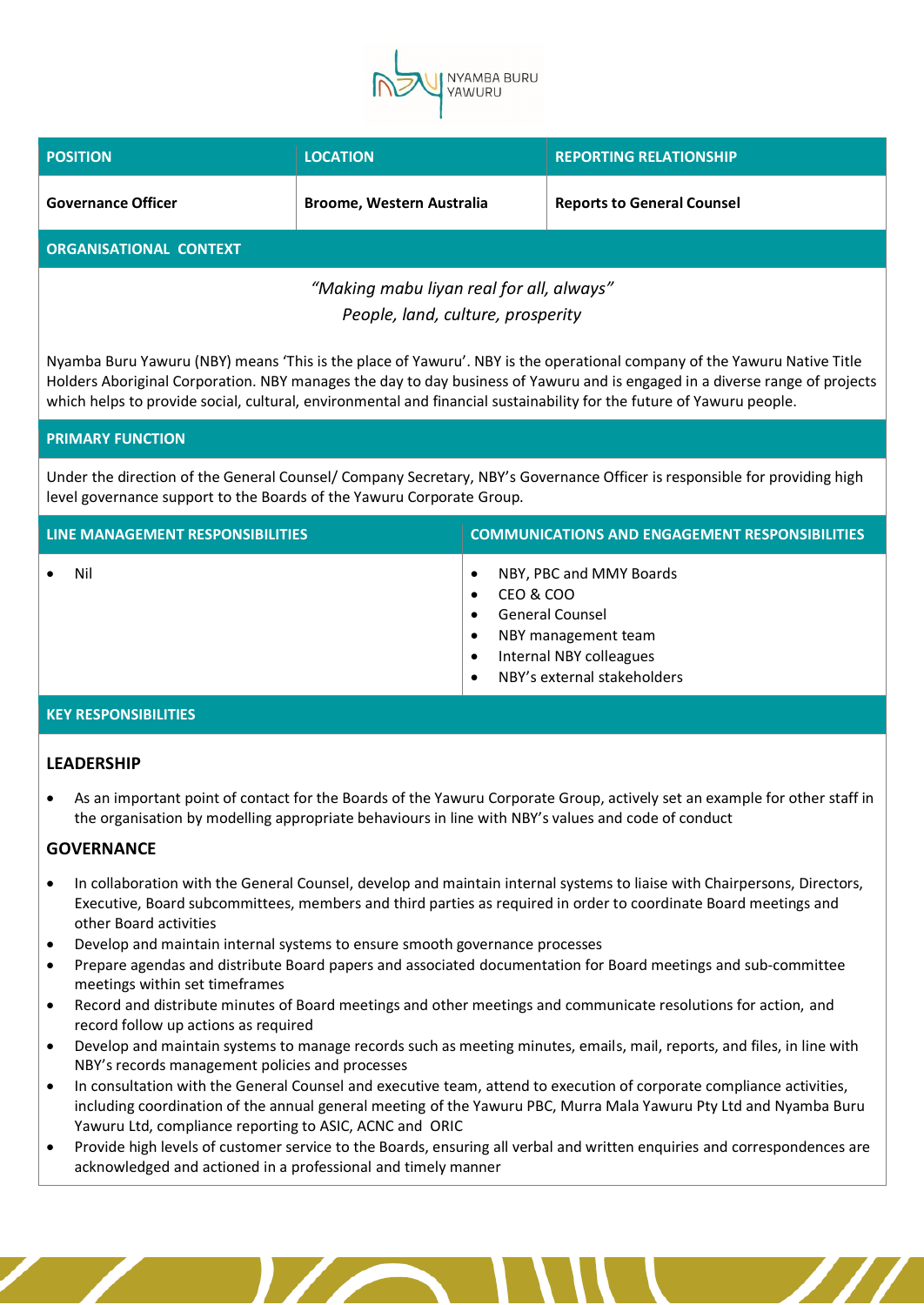• Facilitate and maintain positive communication channels between the Board, the Chairs, CEO, COO, the rest of the organisation and members as required to facilitate smooth functioning of operations.

NYAMBA BURU VAWURU

- Contribute towards the continuous improvement of NBY's Governance administrative systems and activities
- Provide cover for Executive Assistant during peak periods and periods of absence where required
- Other activities as directed

#### **INDIVIDUAL COMMITMENT**

- Actively embrace and integrate NBY's vision, mission and values into the role, and model appropriate behaviours.
- Work collaboratively with management and staff across the business in support of NBY's strategic objectives.
- Maintain a professional approach in the workplace.
- Conform to NBY's conditions of employment, code of conduct, and organisational policies and procedures.
- Adhere to relevant legislative requirements including and not limited to the Fair Work Act, Workplace Health and Safety Act and the EEO Act
- Continuously identify and implement opportunities for improvement

#### **KEY OUTCOMES OF THIS POSITION**

#### **LEADERSHIP**

• NBY builds and sustains an organisational culture in alignment with its values

#### **GOVERNANCE**

- Reliable, efficient systems are in place to ensure corporate governance activities are administered and records maintained in line with relevant constitutional, policy and legislative requirements
- All stakeholders receive a high standard of professional, courteous and efficient customer service.

#### **INDIVIDUAL COMMITMENT**

- NBY's vision, mission and values are incorporated into all activities, and appropriate behaviours are role modelled in line with organisational policies
- All activities are subject to a demonstrated cycle of continuous improvement

#### **ESSENTIAL QUALIFICATIONS, KNOWLEDGE, SKILLS AND ATTRIBUTES**

- 1. Previous experience as an Governance Officer or other relevant role
- 2. High level written, oral and interpersonal communication skills to engage with a wide range of people, including Board members, senior executives, management, staff, members, Yawuru community and other stakeholders
- 3. Effective organisational and time management skills to handle multiple Board Meetings, prioritise work and meet deadlines
- 4. Ability to work within a team and develop the capacity of others, demonstrating flexibility and a willingness to actively contribute towards achieving NBY's overall strategies
- 5. Ability to be proactive, organised, build good relationships with work colleagues, chairpersons, executive management, directors, members and the Yawuru community.
- 6. Advanced skills using Microsoft Office along with the knowledge and ability to use document management systems

#### **DESIRABLE QUALIFICATIONS, KNOWLEDGE, SKILLS**

- 1. Post-secondary qualification or equivalent experience in business or other relevant discipline
- 2. Previous knowledge of barriers faced by Yawuru people and the Yawuru community as a whole.
- 3. Awareness of requirements, trends and issues relating to corporate governance